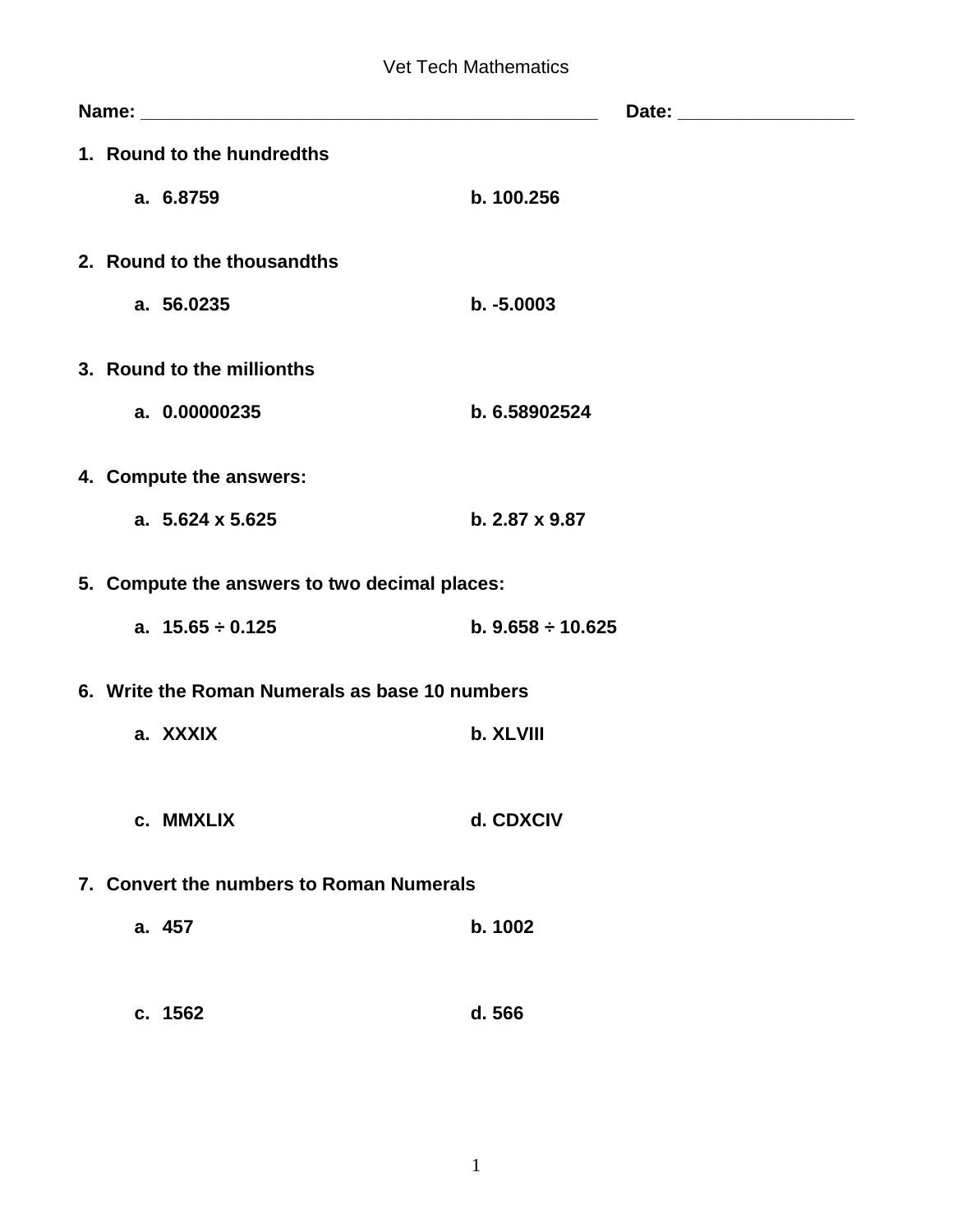#### Vet Tech Mathematics

|    | $1 \mid 2 \mid 3 \mid 4 \mid 5 \mid 6 \mid 7 \mid 8 \mid 9 \mid 10$                                                                                           |  |  |  |  |
|----|---------------------------------------------------------------------------------------------------------------------------------------------------------------|--|--|--|--|
|    | $11 \quad   \quad 12 \quad   \quad 13 \quad   \quad 14 \quad   \quad 15 \quad   \quad 16 \quad   \quad 17 \quad   \quad 18 \quad   \quad 19 \quad   \quad 20$ |  |  |  |  |
| 21 | 22   23   24   25   26   27   28   29   30                                                                                                                    |  |  |  |  |

#### **8. Circle the prime numbers.**

### **9. Find the prime roots of the following numbers**

**a. 24 b. 72**

**c. 18 d. 54**

# **10.Describe as a fraction.**

- **a. \_\_\_\_\_\_\_ 5 male kittens out of 12**
- **b. \_\_\_\_\_\_\_ 27 seconds out of a minute**
- **c. \_\_\_\_\_\_\_ 3 hours out of a day**

### **11.Compute the answers for these problems:**

**a.**  7 3 4 1 5  $2^{\frac{3}{2}} \div \frac{1}{2} \times$ **b.**  2 1 3 1 4  $\left(\frac{1}{1} + \frac{1}{2}\right) +$ J  $\left(\frac{1}{4}+\frac{1}{2}\right)$  $\setminus$  $\left(\frac{1}{1} + \cdots\right)$ 

**c.** 
$$
\frac{8}{9} - \frac{2}{3} \times \frac{1}{4}
$$
 **d.**  $\frac{4}{5} + \frac{2}{3} + \frac{1}{10}$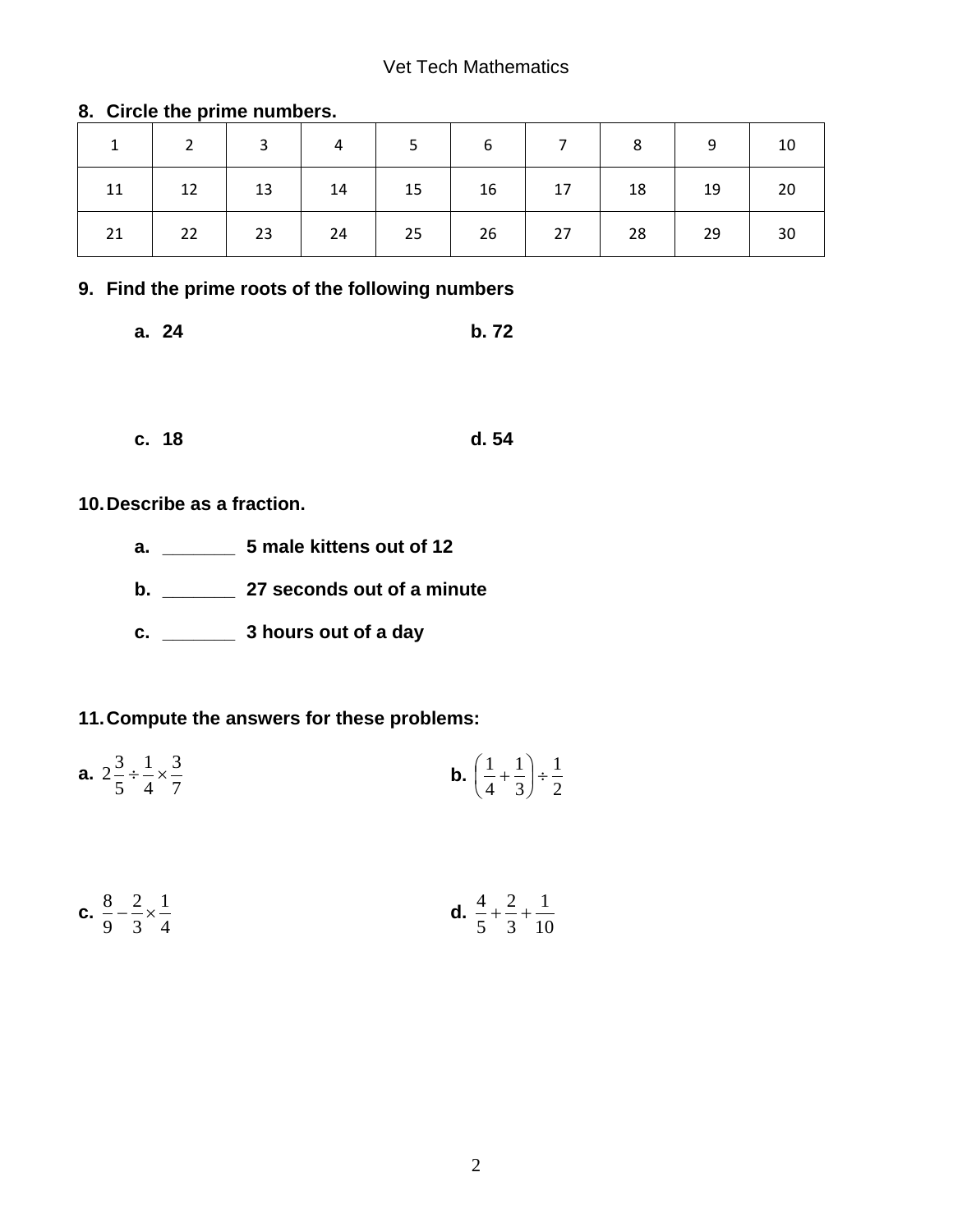- **12. Compute the answers showing your work and bring the problem to lowest terms**
- **a.**  9  $3\frac{1}{2}$ 3  $-8^{\frac{2}{3}} \div$
- **b.**  6 5 4  $\frac{3}{4}$
- **c.**  12  $8\frac{5}{1}$ 7  $5\frac{4}{5}$  –
- **d.**  12 11 7  $\frac{3}{2}$   $\times$
- **e.**  9 4 11  $\frac{2}{2}$  ÷
- **f.**  8  $7\frac{3}{7}$ 6  $2\frac{1}{2}$   $\times$
- **g.**  8 1 9  $\frac{8}{1}$
- **h.**  9  $8\frac{7}{9}$ 3  $7\frac{1}{2}$ 27  $10\frac{5}{2} + 7\frac{1}{3} +$

## **13.Convert the following to scientific notation:**

| a. 2056.2      | x 10 |  |
|----------------|------|--|
| b. 0.000003554 | x 10 |  |
| c. 1756425     | x 10 |  |
| d. 15625897425 | x 10 |  |